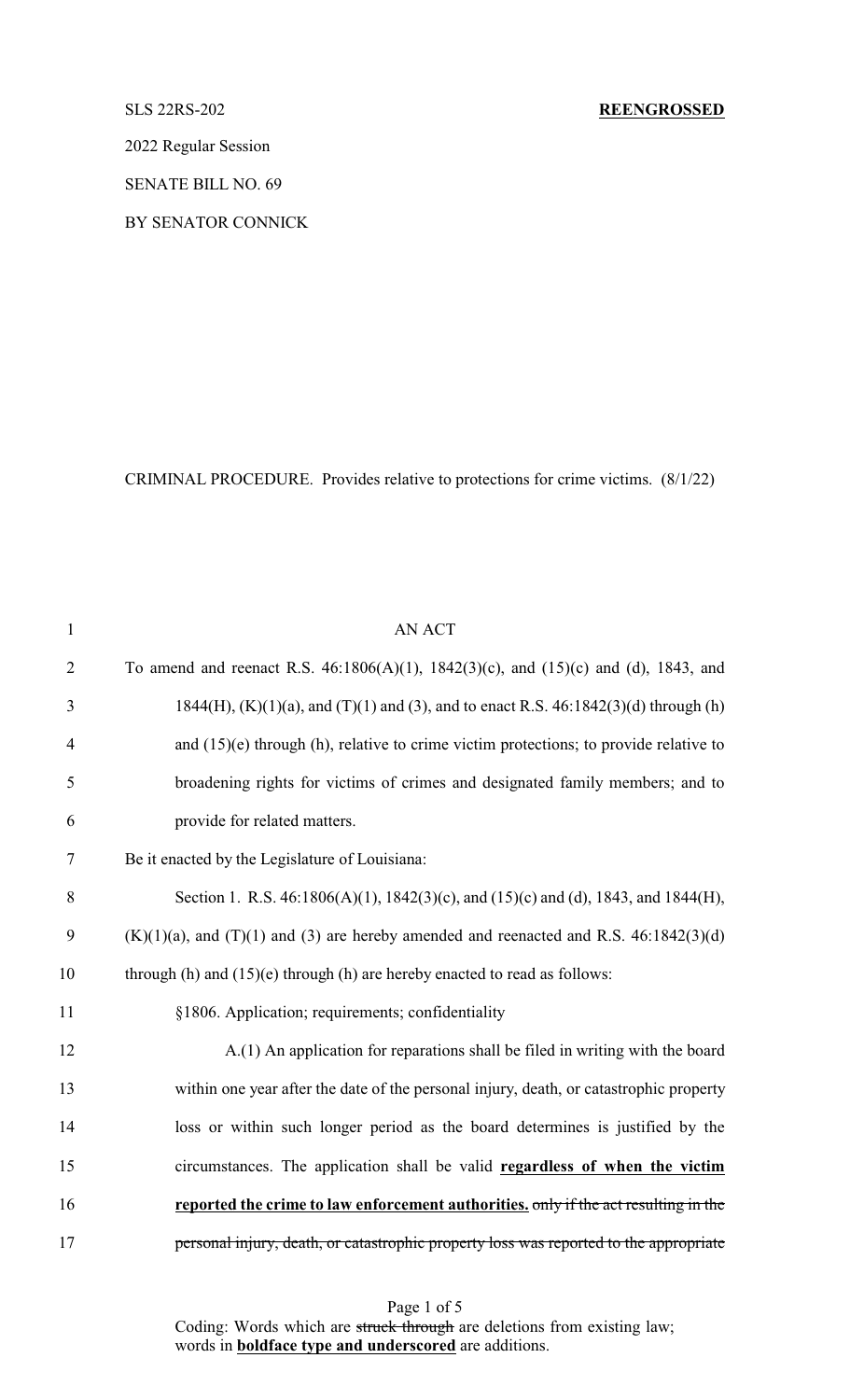| $\mathbf{1}$   | law enforcement officers within seventy-two hours after the date of the personal        |
|----------------|-----------------------------------------------------------------------------------------|
| $\overline{2}$ | injury, death, or catastrophic property loss, or within such longer period as the board |
| 3              | determines is justified by the circumstances.                                           |
| $\overline{4}$ | *<br>$\ast$<br>∗                                                                        |
| 5              | §1842. Definitions                                                                      |
| 6              | In this Chapter:                                                                        |
| 7              | $*$ $*$<br>$*$ and $*$<br>∗                                                             |
| 8              | (3) "Crime victim who is a minor" means a person under the age of eighteen              |
| 9              | against whom any of the following offenses have been committed:                         |
| 10             | $\ast$<br>$*$<br>∗                                                                      |
| 11             | (c) The offenses of vehicular negligent injuring (R.S. 14:39.1) and first               |
| 12             | degree vehicular negligent injuring (R.S. 14:39.2).                                     |
| 13             | (d) Any offense against the person as defined in R.S. 14:29 through R.S.                |
| 14             | 14:63.3.                                                                                |
| 15             | (e) Any offense committed against a family or household member as                       |
| 16             | defined in R.S. 46:2132 or dating partner as defined in R.S. 46:2151.                   |
| 17             | (f) The offense of violation of protective orders (R.S. 14:79).                         |
| 18             | (g) The offenses of voyeurism (R.S. 14:283.1), Peeping Tom (R.S. 14:284),               |
| 19             | and unlawful communications (R.S. 14:285).                                              |
| 20             | (h) Any other offense which is a felony committed against any natural                   |
| 21             | person.                                                                                 |
| 22             | $*$ * *                                                                                 |
| 23             | (15) "Victim" means a person against whom any of the following offenses                 |
| 24             | have been committed:                                                                    |
| 25             | $*$<br>$*$ and $*$<br>∗                                                                 |
| 26             | (c) The offenses of vehicular negligent injuring $(R.S. 14:39.1)$ and first             |
| 27             | degree vehicular negligent injuring (R.S. 14:39.2).                                     |
| 28             | (d) Any offense against the person as defined in the Criminal Code                      |
| 29             | committed against a family or household member as defined in R.S. 46:2132(4) or         |

Page 2 of 5 Coding: Words which are struck through are deletions from existing law; words in **boldface type and underscored** are additions.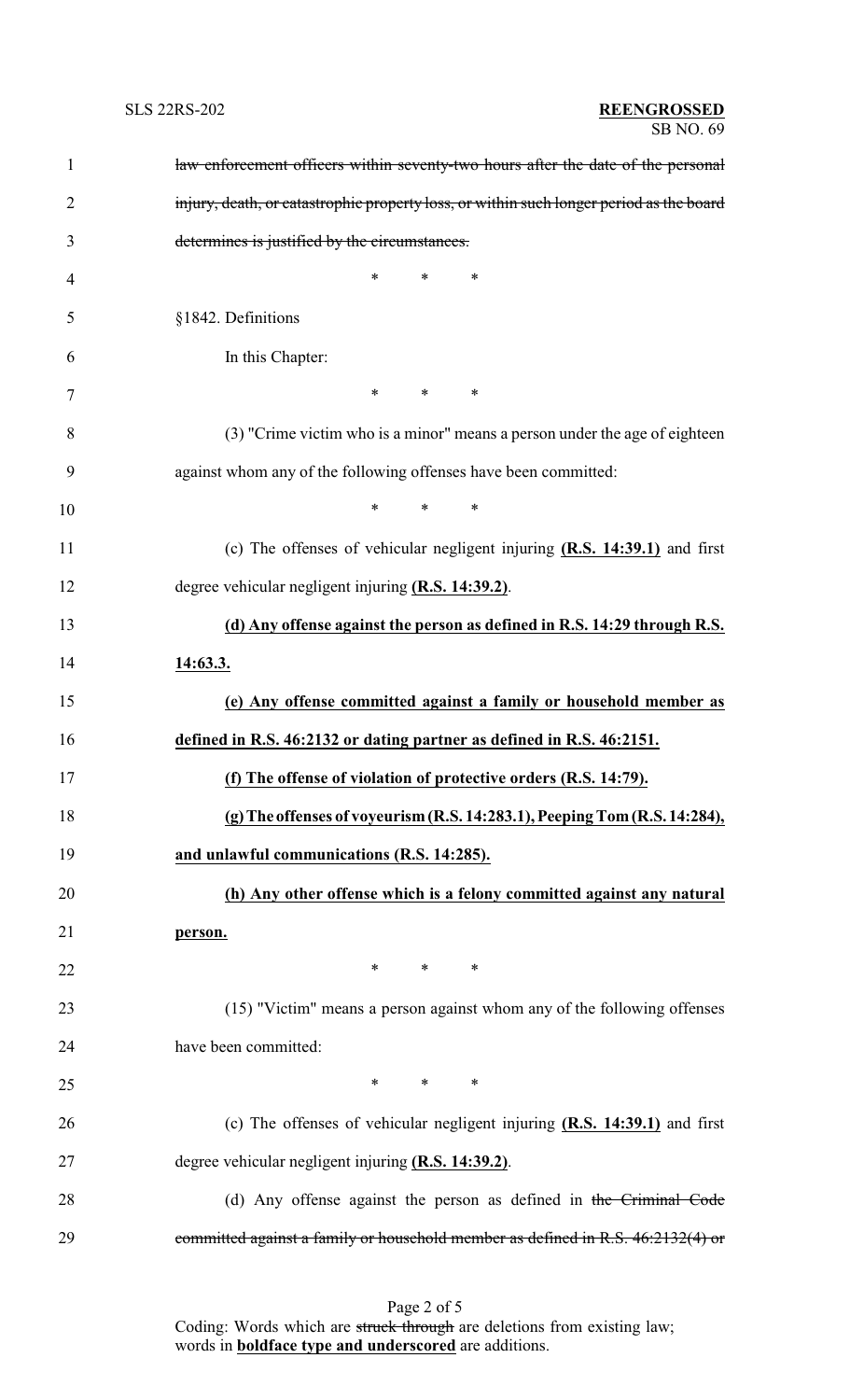| $\mathbf{1}$   | dating partner as defined in R.S. $46:2151(B)$ R.S. 14:29 through R.S. 14:63.3.             |
|----------------|---------------------------------------------------------------------------------------------|
| $\overline{2}$ | (e) Any offense committed against a family or household member as                           |
| 3              | defined in R.S. 46:2132 or dating partner as defined in R.S. 46:2151.                       |
| 4              | (f) The offense of violation of protective orders (R.S. 14:79).                             |
| 5              | (g) The offenses of voyeurism (R.S. 14:283.1), Peeping Tom (R.S. 14:284),                   |
| 6              | and unlawful communications (R.S. 14:285).                                                  |
| 7              | (h) Any other offense which is a felony committed against any natural                       |
| 8              | person.                                                                                     |
| 9              | $*$ $*$<br>$*$ $*$<br>∗                                                                     |
| 10             | §1843. Eligibility of victims                                                               |
| 11             | Except as provided in R.S. 46:1845, a $\underline{A}$ victim has the rights and is eligible |
| 12             | for the services under this Chapter regardless of when the victim reported the              |
| 13             | crime to law enforcement authorities, only if the victim reported the crime to law          |
| 14             | enforcement authorities within seventy-two hours of its occurrence or discovery,            |
| 15             | unless extenuating circumstances exist for later reporting.                                 |
| 16             | §1844. Basic rights for victim and witness                                                  |
| 17             | *<br>∗<br>∗                                                                                 |
| 18             | H. Presentence or postsentence reports. If properly registered with the clerk               |
| 19             | of court, the The victim or designated family member shall have the right to review         |
| 20             | and comment on the presentence or postsentence reports relating to the crime against        |
| 21             | the victim. The trial court shall regulate when and how the presentence report is           |
| 22             | provided to the victim or designated family member. The Department of Public                |
| 23             | Safety and Corrections shall regulate how the postsentence report is provided to the        |
| 24             | victim or designated family member.                                                         |
| 25             | $\ast$<br>$\ast$<br>$\ast$                                                                  |
| 26             | K. Right of victim or designated family member to be present and heard at                   |
| 27             | all critical stages of the proceedings.                                                     |
| 28             | $(1)(a)$ At all critical stages of the prosecution, if the victim or designated             |
| 29             | family member has registered with the appropriate law enforcement or judicial               |

Page 3 of 5 Coding: Words which are struck through are deletions from existing law; words in **boldface type and underscored** are additions.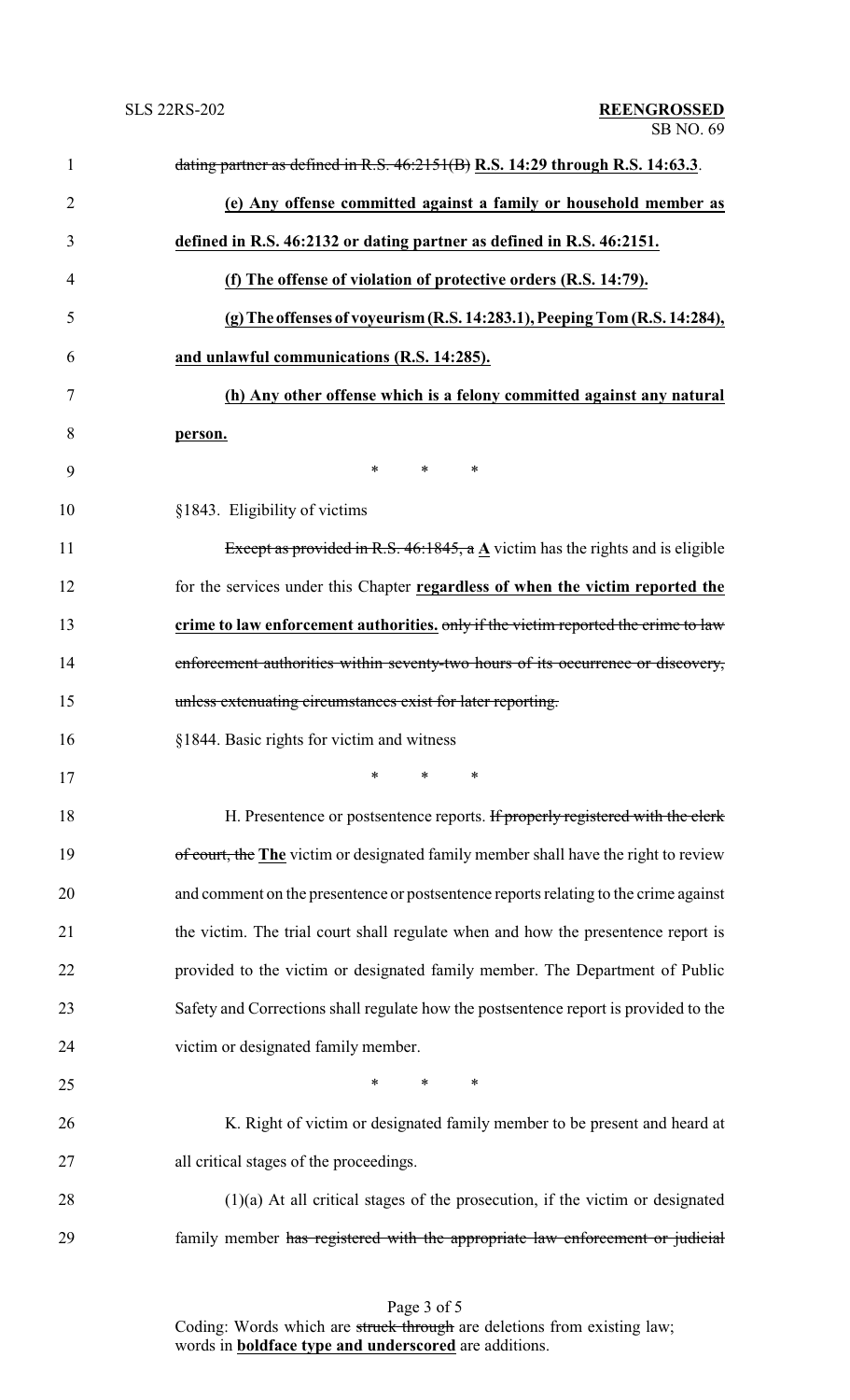### $\overline{SB}$  NO. 69 SLS 22RS-202 **REENGROSSED**

1 agency and is present, the court shall determine if the victim or designated family member wishes to make a victim impact statement. If the victim is not present, the court shall ascertain whether the victim or designated family member has requested notification and, if so, whether proper notice has been issued to the victim or designated family member, in accordance with Subsection B of this Section, by the clerk of court or by the district attorney's office. If notice has been requested and proper notice has not been issued, the court shall continue the proceedings until proper notice is issued.

\* \* \*

T. Registration with the appropriate law enforcement or judicial agency.

 (1) In order for a victim or designated familymember to be eligible to receive 12 notices hereunder and exercise the rights provided in this Chapter, the victim or designated familymember must **may** complete a form promulgated by the Louisiana Commission on Law Enforcement and Administration of Criminal Justice. The form shall be completed by the victim or designated familymember and shall be filed with the law enforcement agency investigating the offense of which the person is a victim, as defined in this Chapter. The completed victim notice and registration form shall be included in the documents sent by the law enforcement agency to the district attorney for prosecution. The district attorney shall include the completed victim notice and registration form with any subsequent bill of information or indictment that is filed with the clerk of court. Upon conviction, the victim notice and registration form shall be included in the documents sent by the clerk of court to the Department of Public Safety and Corrections, the law enforcement agency having custody of the defendant, or the division of probation and parole.

 $*$  \* \* \*

 (3) The victim and designated family member shall have the right to register with the appropriate agency at any time and exercise prospectively the rights guaranteed by this Chapter. **However, a victim or designated family member who does not register with the appropriate agency shall nevertheless be permitted**

> Page 4 of 5 Coding: Words which are struck through are deletions from existing law; words in **boldface type and underscored** are additions.